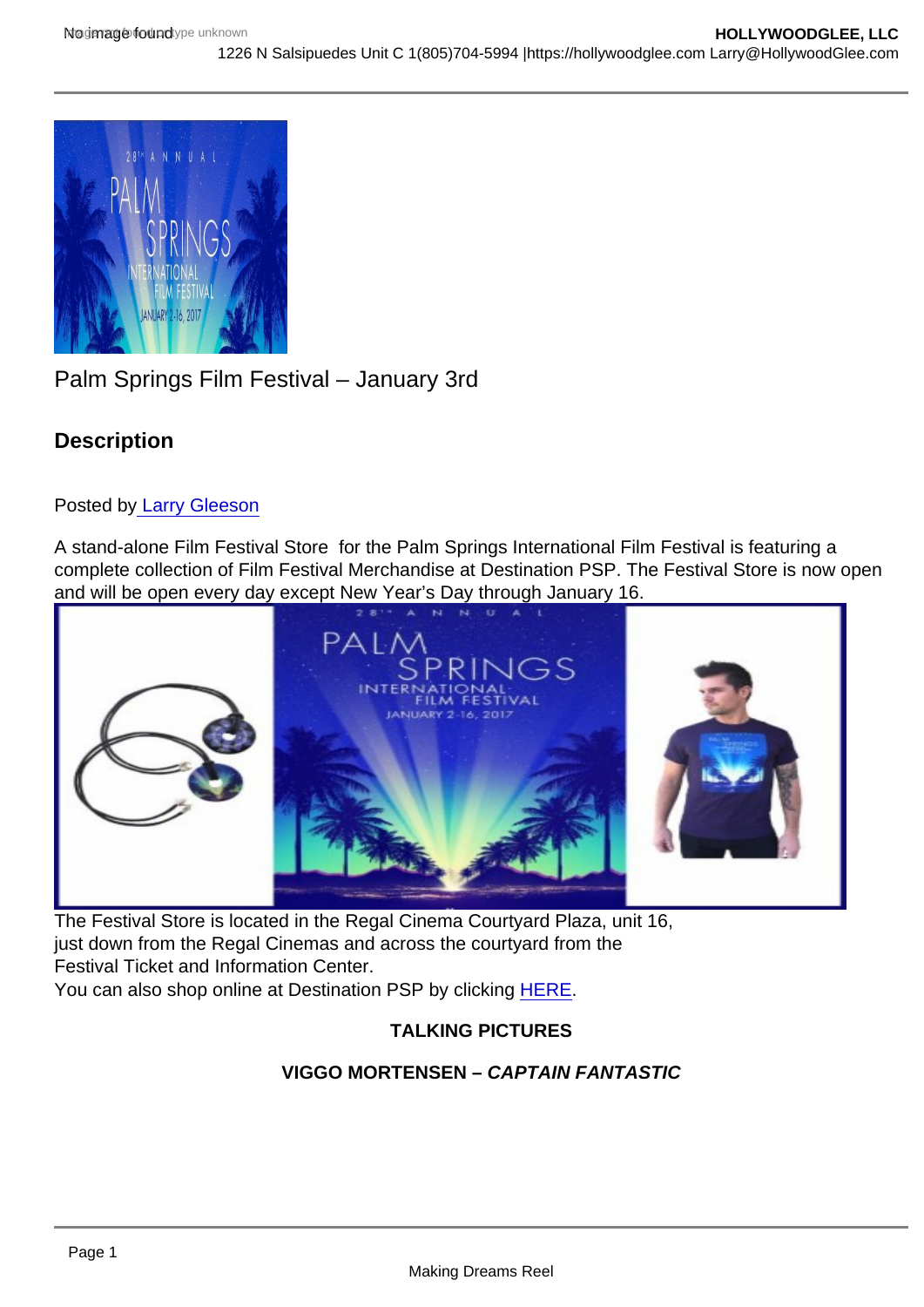Tuesday, January  $3 - 7:45$  pm Annenberg Auditorium 118 Minute Running Time

In CAPTAIN FANTASTIC, Ben Cash (Viggo Mortensen) is raising his six children in the wilds of the Pacific Northwest, putting them through both vigorous physical and intellectual exercises in the mountains' fresh air. Far away from Snapchat and Snapple, the kids develop a unique sense of themselves and their family identity. But Cash's tough homeschooling challenges conventional ideas about family and childhood. Ben has given up the outside world and whatever personal ambitions it held for him to devote his life to being the best father he thinks he can be. The question becomes: is he the best father in the world or the worst? Is what he's doing insane or insanely great?

Viggo Mortensen and Writer/Director Matt Ross will be present for an onstage discussion of the film following the screening. To purchase tickets click [HERE](https://www.psfilmfest.org/2017-ps-film-festival/films/captain-fantastic).

## EYES ON THE PRIZE: FOREIGN LANGUAGE OSCAR DIRECTORS IN DISCUSSION

Monday, January  $9 - 7:30$  pm Mary Pickford Theatre 90 Minute Running Time

It seems like every year there are more and more submissions competing for the handful of spots in the Academy's Best Film in a Foreign Language category. This year there were 89, of which 85 were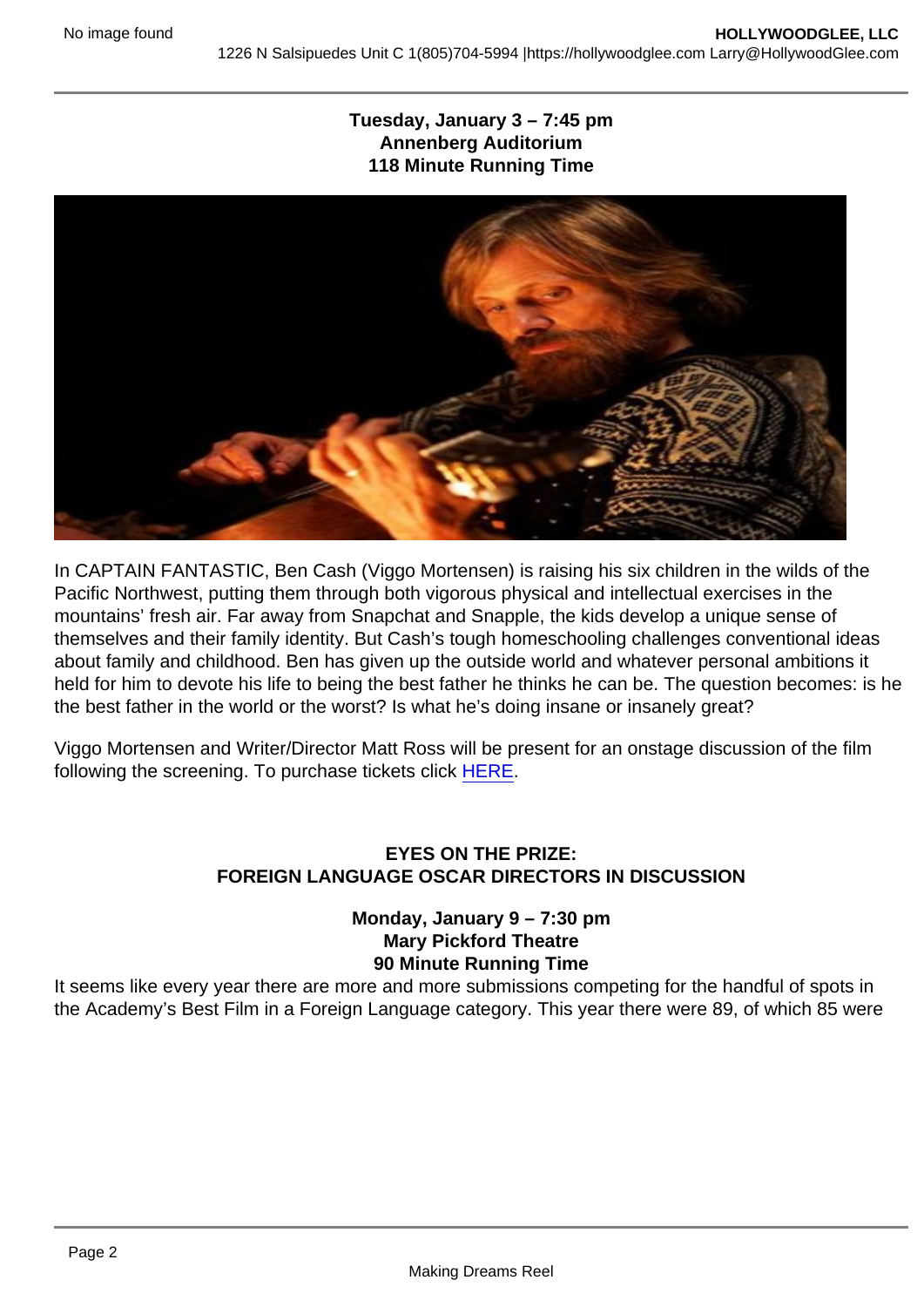accepted. In December that field was shortlisted to nine, and the final

five

nominees will be announced January 24th.

No audience anywhere will have the chance to see as many of these movies side by side as we here at PSIFF. Over the past three years we have also been delighted to bring together a panel of international filmmakers whose work is being showcased in this forum, to talk about their art, international exposure, awards, audiences, and whatever else is top of mind at this time. Clips from their films will round out the discussion, moderated by Hollywood Reporter's Scott Feinberg. All panelists' films are showcased in the festival's Awards Buzz program. To purchase tickets click [HERE](https://tickets.psfilmfest.org//tickets/buy.aspx?fid=79&id=8470).

## THE GAY!LA

### WHEN WE RISE

Thursday, January  $12 - 6:45$  PM – PSHS U.S. – 2017 – 84 minutes Director: Gus Van Sant North American Premiere

Gus van Sant and Dustin Lance Black, who brought us the Academy Award®-winning Milk, have teamed up again for this ambitious, impassioned seven-part docudrama that charts the rise of the Gay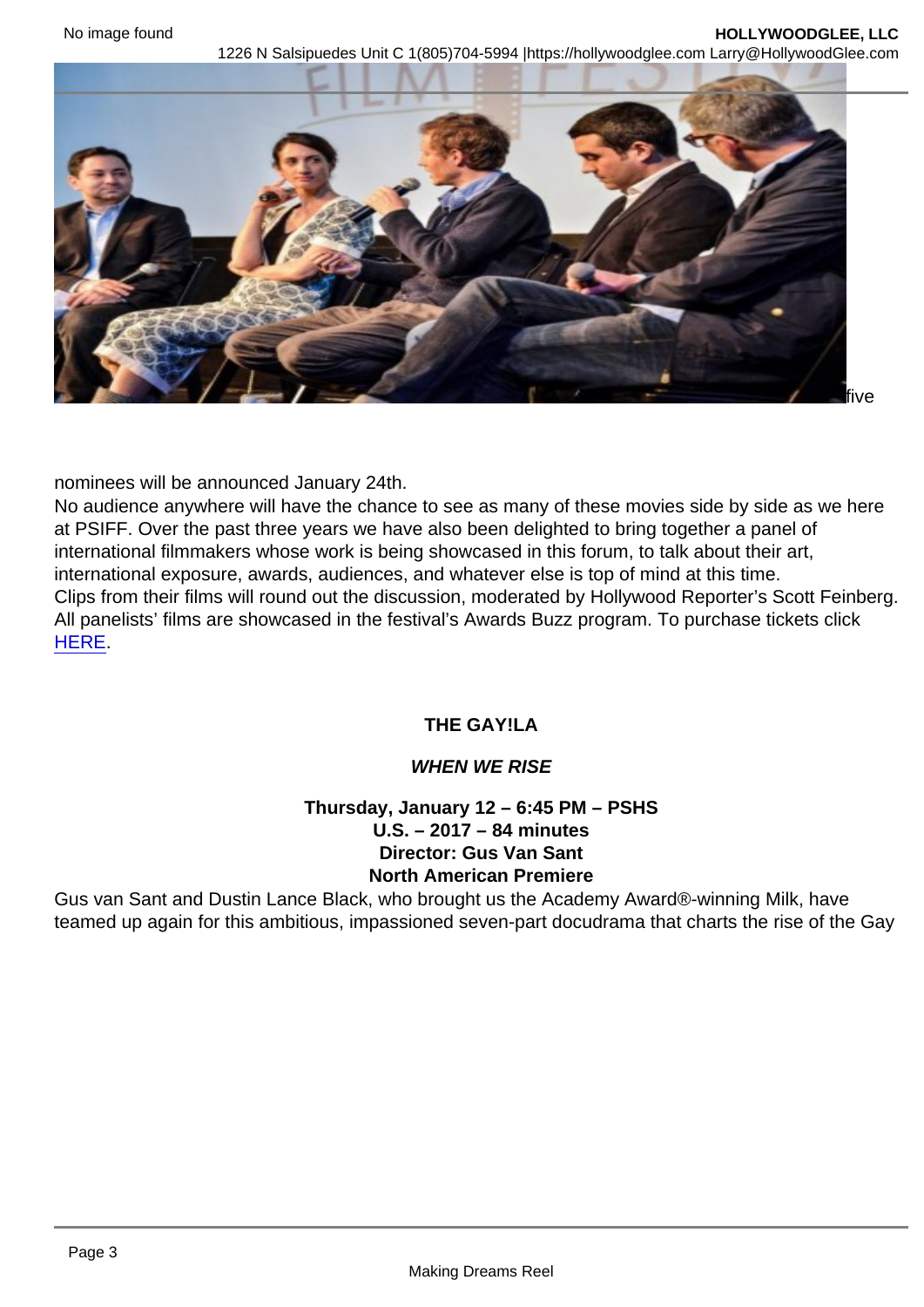Liberation movement from its embattled origins in the 1960s to

its

21st-century triumphs. The entire series will be aired on ABC, a breakthrough for network television. In the first two-hour episode, directed by van Sant, we follow the stories of the young Arizonian Cleve Jones (Guy Pearce), who would become a major LGBT activist working alongside Harvey Milk; the gay, African American, Vietnam vet Ken Jones (Michael Kenneth Williams), who has to contend with both the straight world's homophobia and racism within the gay community; and the initially closeted women's right activist from Boston, Roma Guy (Mary-Louise Parker). All their lives are transformed when they arrive in 1960s San Francisco, where the sexual revolution is in full bloom, even as the politicians and police desperately try to purge the city of its "deviant" citizens.

Stirring and uncompromising, this show's message of protest and inclusion couldn't come at a better time.

Guest who will be attending the screening include Gus Van Sant, Dustin Lance Black, Guy Pearce, Rachel Griffiths, and Ivory Aquino.

The Gay!La Party at Toucans Tiki Lounge will follow the screening.

To purchase tickets to the screening of WHEN WE RISE, click [HERE.](https://tickets.psfilmfest.org//tickets/buy.aspx?fid=79&id=8427)

To purchase tickets to the Gay!La Party at Toucans Tiki Lounge click [HERE](https://www.psfilmfest.org/2017-ps-film-festival/events/parties/gayla).

TAKE ME HOME HUEY U.S. \* 2016 \* 70 minutes Directors: Alicia Brauns, Christine Steele TRUE STORIES World Premiere Fri, Jan 6 \* 10:00 AM \* Camelot Sat, Jan 7 \* 12:30 PM \* Camelot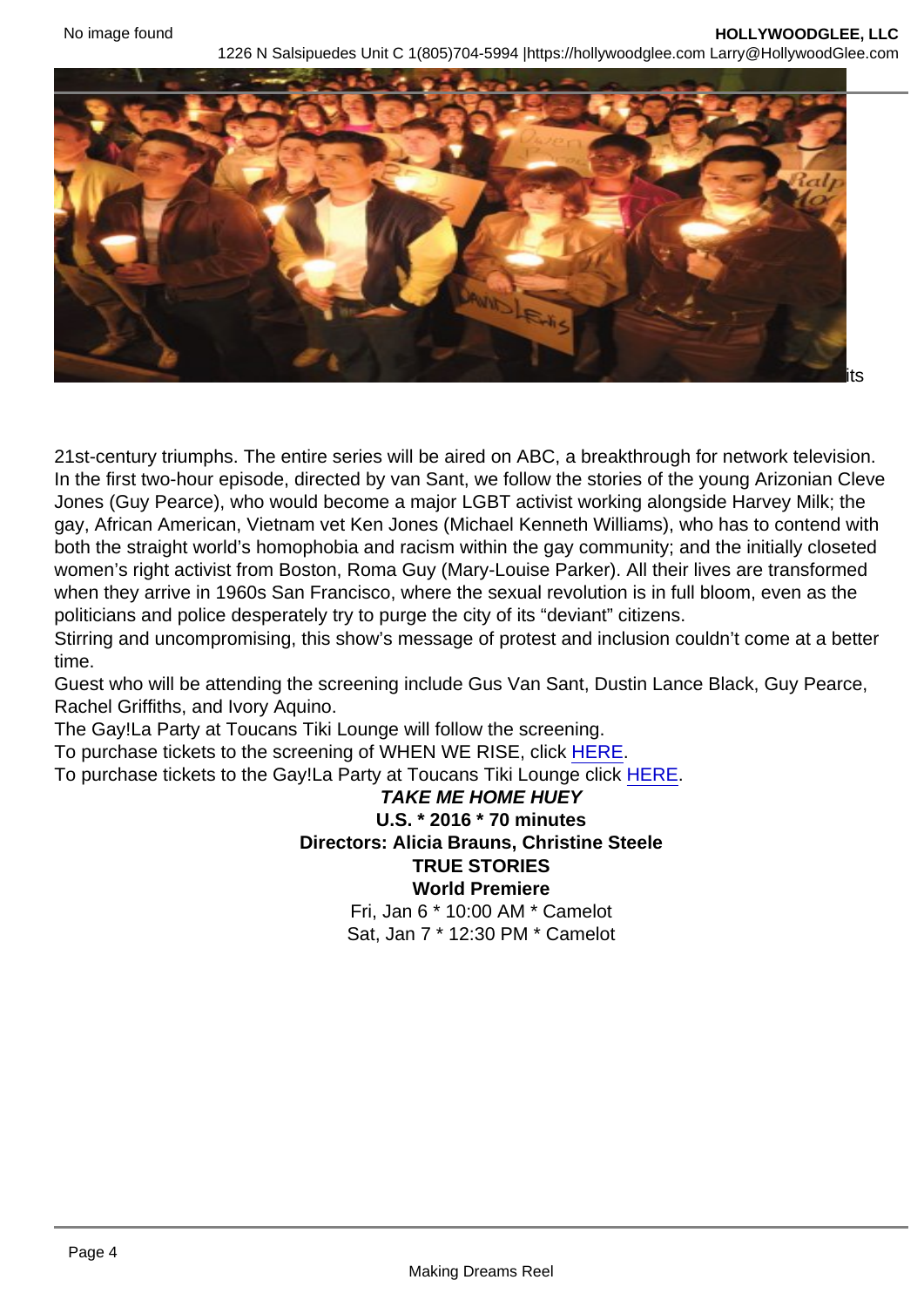This moving documentary traces the evolution of Steve Maloney's eponymous mixed-media sculpture, in which he took a wrecked

Huey helicopter, restored it and transformed it into a remarkable memorial to the men who served and lost their lives in Vietnam. It's a salutary reminder of the healing power of art.

The Huey helicopter will be on display at the Camelot Theatres. Directors Alicia Brauns and Christine Steele will be attending the screenings. Tickets are available. Click [HERE.](https://www.psfilmfest.org/2017-ps-film-festival/films/take-me-home-huey)

> OLD MONEY Friday, January  $6 - 11:30$  AM – Regal Austria – 2015 – 375 minutes Director: David Schalko Special Presentation

Dallas for the insane," per creator David Schalko, this wickedly funny eight-part Austrian TV series is a vicious, grandly grotesque saga about an industrialist (played to the hilt by our own Udo Kier) who needs a new liver, pronto, and the first of his relatives to secure one will inherit the estate… Showing in two sittings.

Guest attending the screening include Director: David Schalko and Actor: Udo Kier Purchase tickets [HERE](https://tickets.psfilmfest.org//tickets/buy.aspx?fid=79&id=8248).

DID YOU KNOW?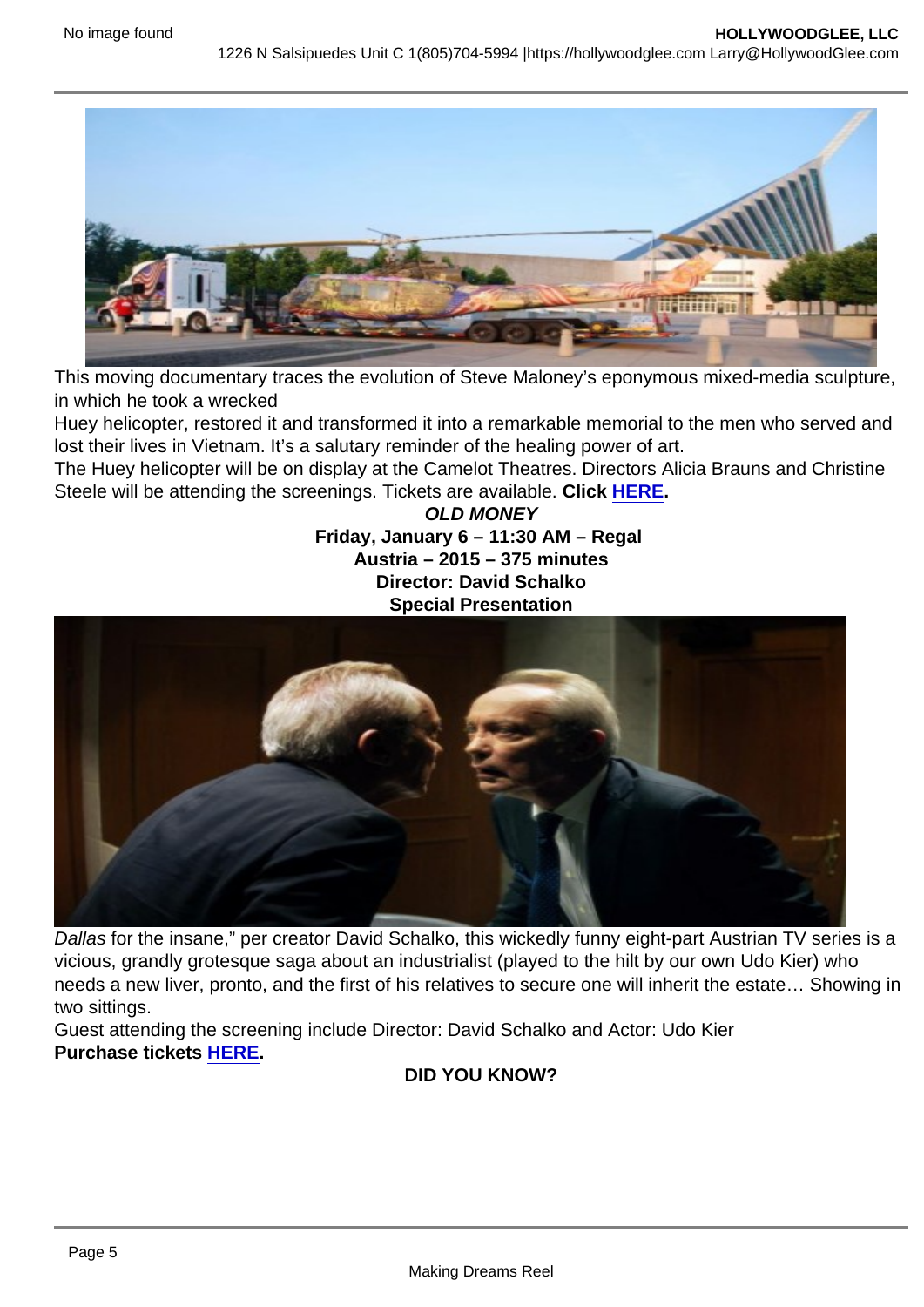You can read the official 2017 Palm Springs International Film Festival Souvenir Program Book online. Just click [HERE](http://psiffmag.psfilmfest.org/publication/frame.php?i=371596&p=&pn=&ver=html5).

(Source:psiff.org)

**Category** 

1. Palm Springs International Film Festival

Tags

- 1. Art
- 2. Cinema
- 3. Competition